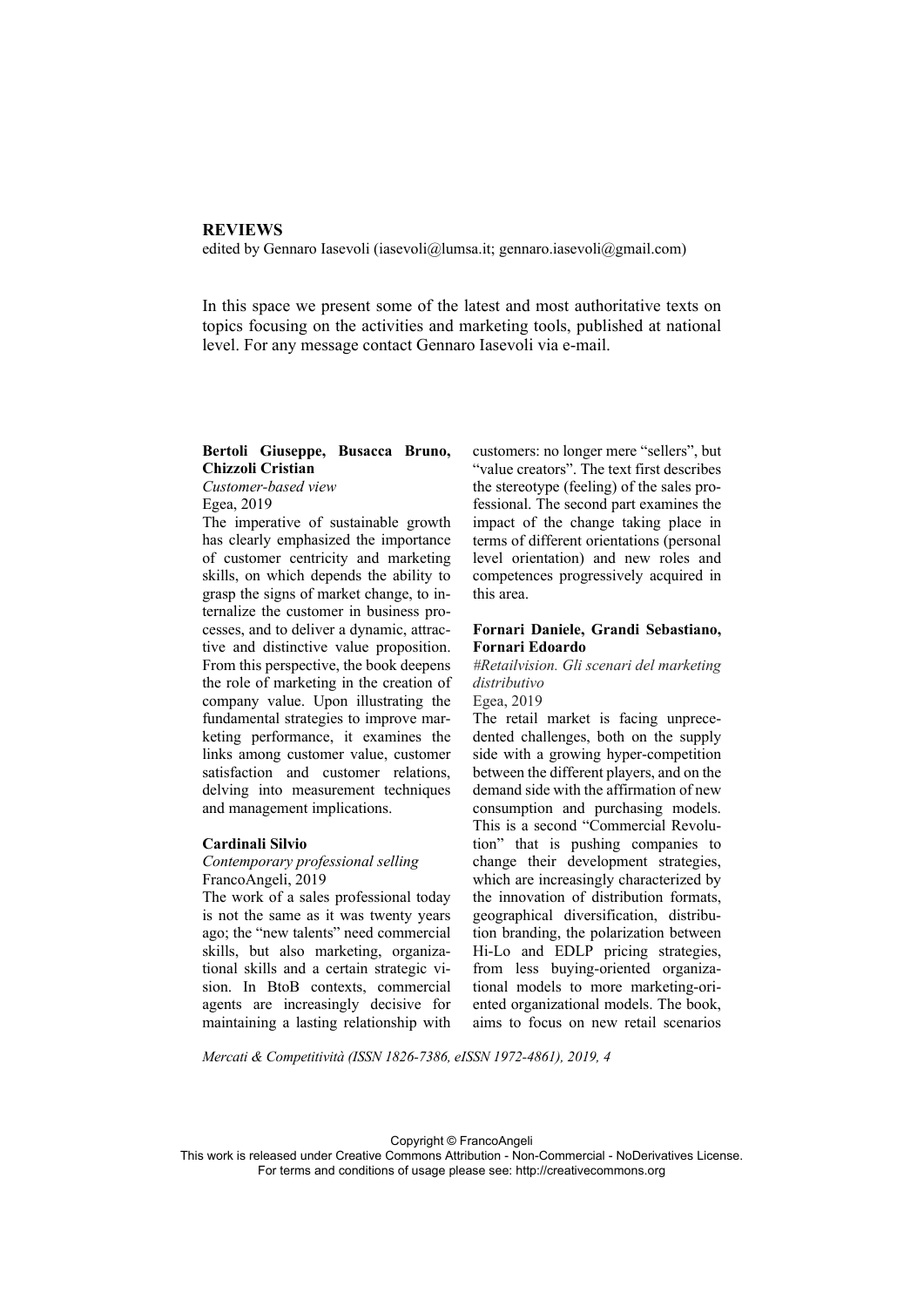#### *G. Iasevoli*

and new marketing challenges in the distribution market and in supply chain relations.

# **Gregori Gian Luca, Perna Andrea**

*BTOB Marketing. Il business marketing traiettoria e managerialità*

Egea, 2019

The book aims to highlight the importance of business marketing, generally little known but able to make a significant contribution to the competitiveness of businesses. In the first part, the analysis of the structure of B2B markets is addressed, with particular emphasis on their functioning. Other topics dealt with concern the development and management of procurement and innovation processes. The second part develops an extensive analysis of the main concepts, methods and operational tools applied by companies to manage the offer: particular attention is paid to the issues of customer management and CRM processes. In the final part are focused the recent changes resulting from the digital transformation.

# **Heapy Joe, King Oliver, Samperi James**

*Customer experience design. Imparare a mettere i clienti al centro con il design thinking* 

Apogeo, 2019

How have companies like Netflix, Airbnb and Uber revolutionized the industries in which they operate and built their success? The answer is simple: first of all, thinking about what customers need, putting them at the center of their value proposition and providing services that add a little 'magic' in addition to a real competitive advantage. This book shows how, thanks to design thinking, it is possible to adopt a strategic approach oriented from the outside towards the inside, being inspired by customers and experimenting in search of innovation. Then it analyzes the skills and tools needed to design and deliver customer-centric services with the ultimate goal of standing out in the market of reference.

#### **Maestri Alberto**

*Platform brand* 

FrancoAngeli, 2019

Amazon, Facebook, AirBnB, Uber, Spotify, but also innovative startups with a digital heart or traditional companies in deep transformation: digital platforms are everywhere. Digital platforms are challenging brands but won't crush them. "Platform brand" invites us to reflect on possible changes: by organizing thoughts, perspectives and stimuli, it draws the future trajectories of marketing innovation.

### **Pascucci Federica, Gregori Gian Luca**

*Il digital marketing come fattore competitivo. Verso un approccio integrato "strumenti" e "strategia"* 

FrancoAngeli, 2019

The aim of the volume is to make an original contribution to the digital marketing, combining theoretical "scientific content" and operational "practical content". The former aim at explaining and understanding the fundamentals of the discipline of digital marketing, adopting a strategic and systemic approach; the latter aim to present concrete techniques and tools that companies can usefully use to increase their competitiveness in the current digital environment.

Case studies, descriptions of tools and data support the description of processes

Copyright © FrancoAngeli

This work is released under Creative Commons Attribution - Non-Commercial - NoDerivatives License. For terms and conditions of usage please see: http://creativecommons.org